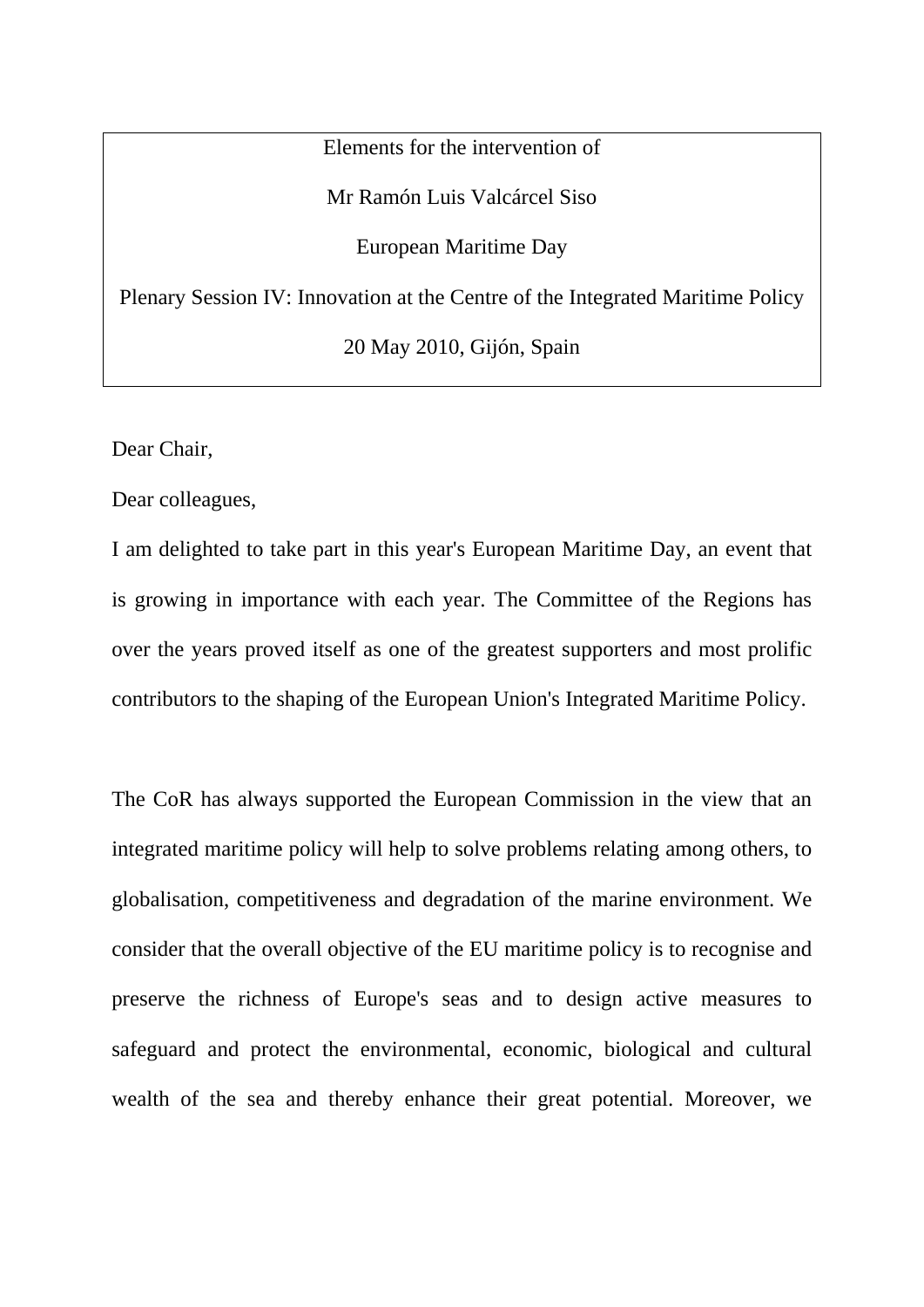believe that in order to achieve this objective, a holistic, cross-sectoral approach is needed, based on maritime spatial planning, if we are to address the increasingly intensive use of the sea and foster harmonious coexistence of conflicting interests in a limited, fragile space. It is precisely at this point that maritime policy can incarnate the ideas of the Europe 2020 strategy. In it, the European Commission makes the case for a smart, sustainable and inclusive growth, with emphasis placed, among others, on the promotion of innovation, competitiveness and territorial cohesion. All of these need to be at the heart of a successful integrated maritime policy. I would therefore like to reiterate our call for an innovative governance tool, designed in a spirit of multi-level governance and compliance with subsidiarity within maritime policy.

It only follows naturally from this view, that we support the Commission's efforts to develop diversified approaches to tackle the different problems faced by our seas. We believe that policies should be adapted to the specificities of the various sea-basins or fisheries areas. Each sea basin and sea has its own particular combination of constraints and opportunities that require individually tailored responses whether it be in the Mediterranean, the Atlantic, the Baltic or the North Sea.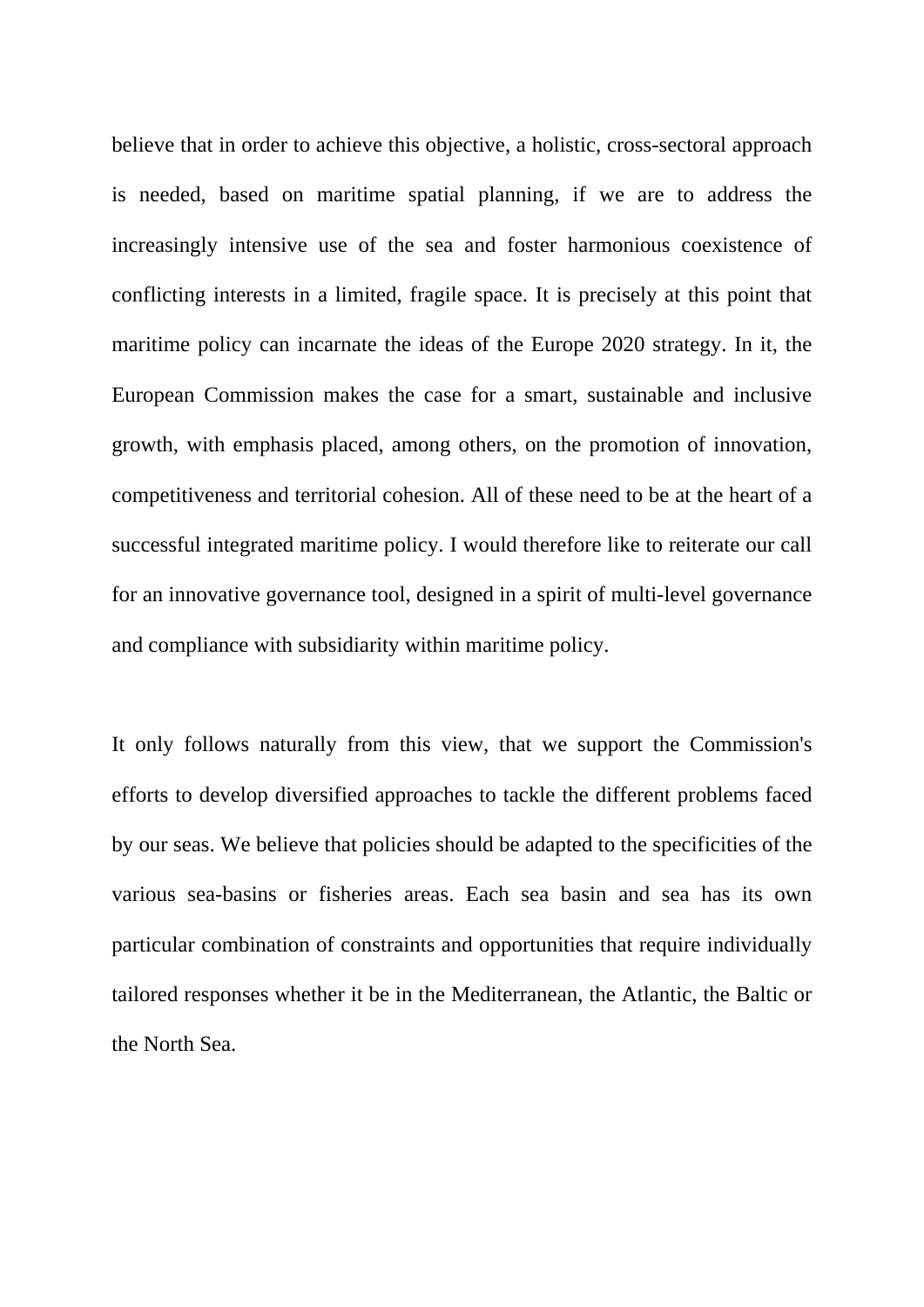In support of this approach, we have recently, just over a month ago, adopted an opinion on the European Strategy for the Baltic Sea and are currently preparing an own-initiative opinion on A Strategy for the North Sea-Channel Area. We note that Baltic Sea Strategy is a pilot for a new kind of macro-regional cooperation, key elements of which are the involvement of players at different levels of government and coordinated action. Such action can be underpinned by the establishment of European Groupings on Territorial Cooperation (EGTC), which can be set up by regional authorities in order to facilitate it. Another key point is the fact that the successful implementation of the Strategy depends on the involvement of third countries in the region. For example, in the areas of environmental issues, transport, logistics and national security issues there is a need for cooperation which transcends the EU's external borders.

This last point is further emphasised in the forthcoming CoR opinion on Towards an Integrated Maritime Policy for better governance in the Mediterranean, which is to be adopted in June this year. Because of the unique characteristics of the Mediterranean, among which, the great portion of high seas, coupled with the presence of 22 coastal states, most of which are not EU members, this region, is in a clear need of innovative and simplified policy tools, which must involve local and regional authorities as well as third countries. Among our more concrete proposals is our support for the launch of a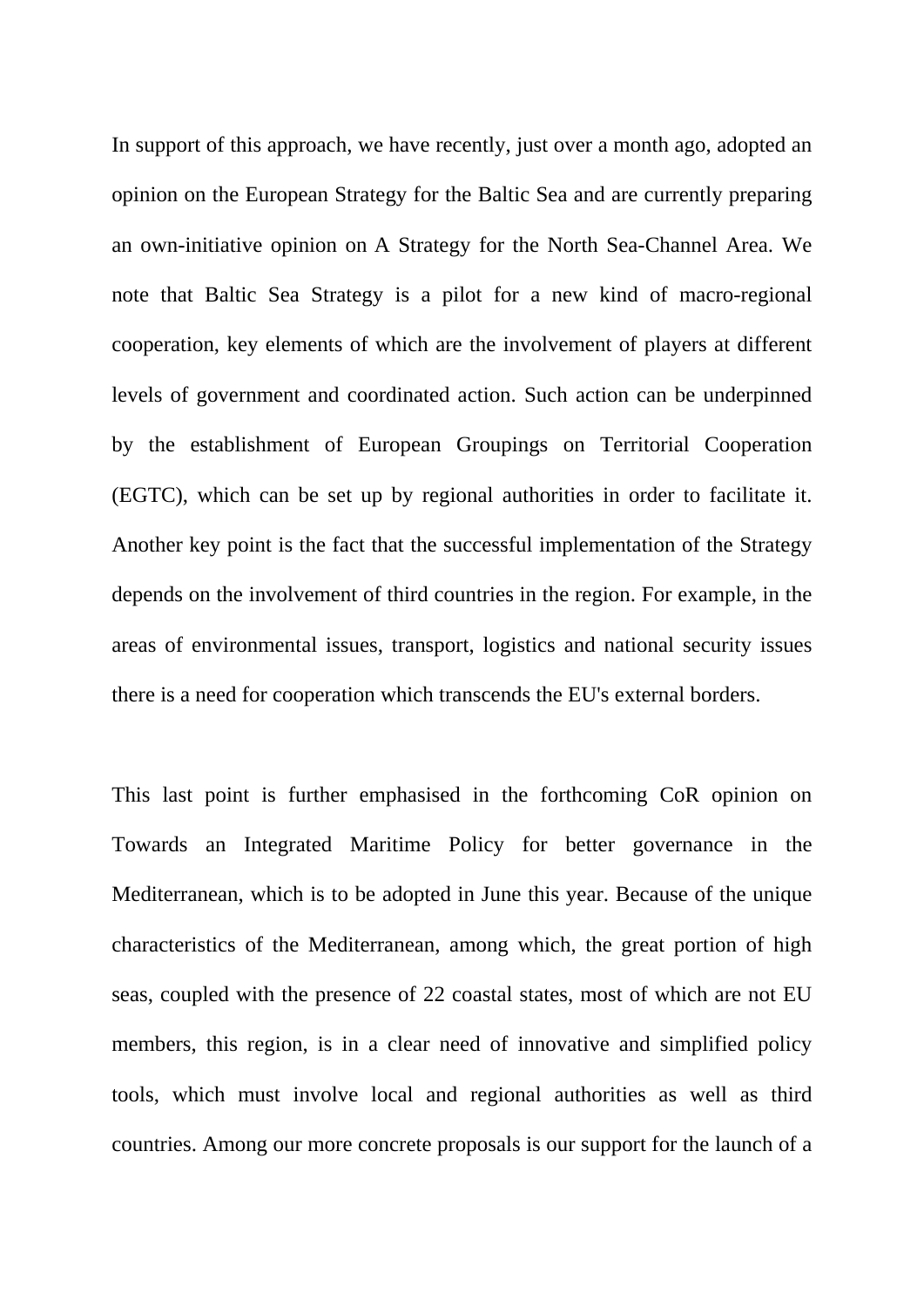project to test the application of Maritime Spatial Planning at the sub-regional level with a view to encourage concrete cross border practices by providing a detailed proposal within a reasonably short time. For the CoR MSP is regarded as an effective governance tool for applying ecosystem-based management, addressing inter-related impacts of maritime activities, conflicts between uses of spaces and the preservation of marine habitats

Moreover, we would like to specifically call on the European Commission to provide for programmes and measures for outermost regions and islands, particularly in such spheres of activity as the preservation of the fishing industry, through the sustainable management and exploitation of its reserves. This would involve measures aimed at renovating and modernising the fishing fleets of these areas and promoting actions in support of small-scale and coastal fishing. This may be facilitated by the setting up of a single simplified financial mechanism intended to bring together all maritime issues with a European Coastal and Island Fund framework.

Ladies and gentlemen, our seas represent an environment in which a wide variety of actors and interests correlate. Therefore, it is only logical that the strategic goals of the integrated maritime policy as well as the ways to achieve them be established in a most open way, involving all stakeholders. In this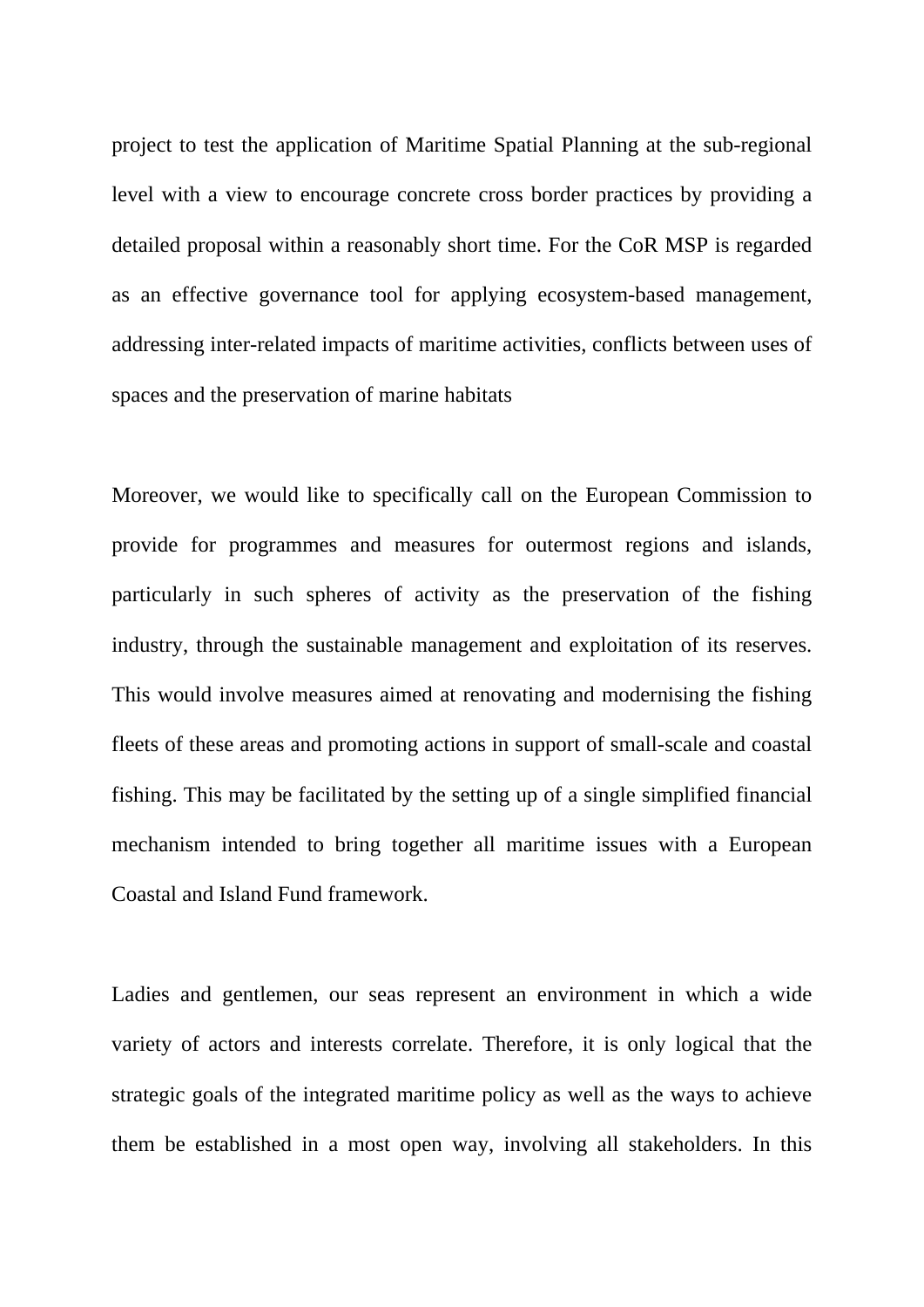respect, local and regional authorities have made and can continue to make an effective contribution. Some of them, such as Schleswig-Holstein and Brittany, have already been singled out by the Commission for particular praise for their own regional initiatives in the area. Of course, initiatives such as these can only be developed with the active participation of all interested parties and in particular the scientific community. The latter needs to be seriously underlined and further support needs to be granted to the development of scientific and technological breakthroughs in the field of marine research, thereby addressing present and potential future threats not least with regards to dwindling fish stocks. The need to strengthen clusters is also a strategic priority in the promotion of innovation. Here again EGTCs have an important role to play.

Moreover, further incentives need to be introduced to promote private research and development in a number of fields, such as sustainable fish farming, and the laying down of production protocols to which producers must adhere, in the conviction that fish constitutes a key basic foodstuff and in view of the fact that fish farming is a highly resource-intensive process. We are very glad to note that the Europe 2020 strategy acknowledges these needs and introduces a number of measures aimed at improving the conditions for private R&D.